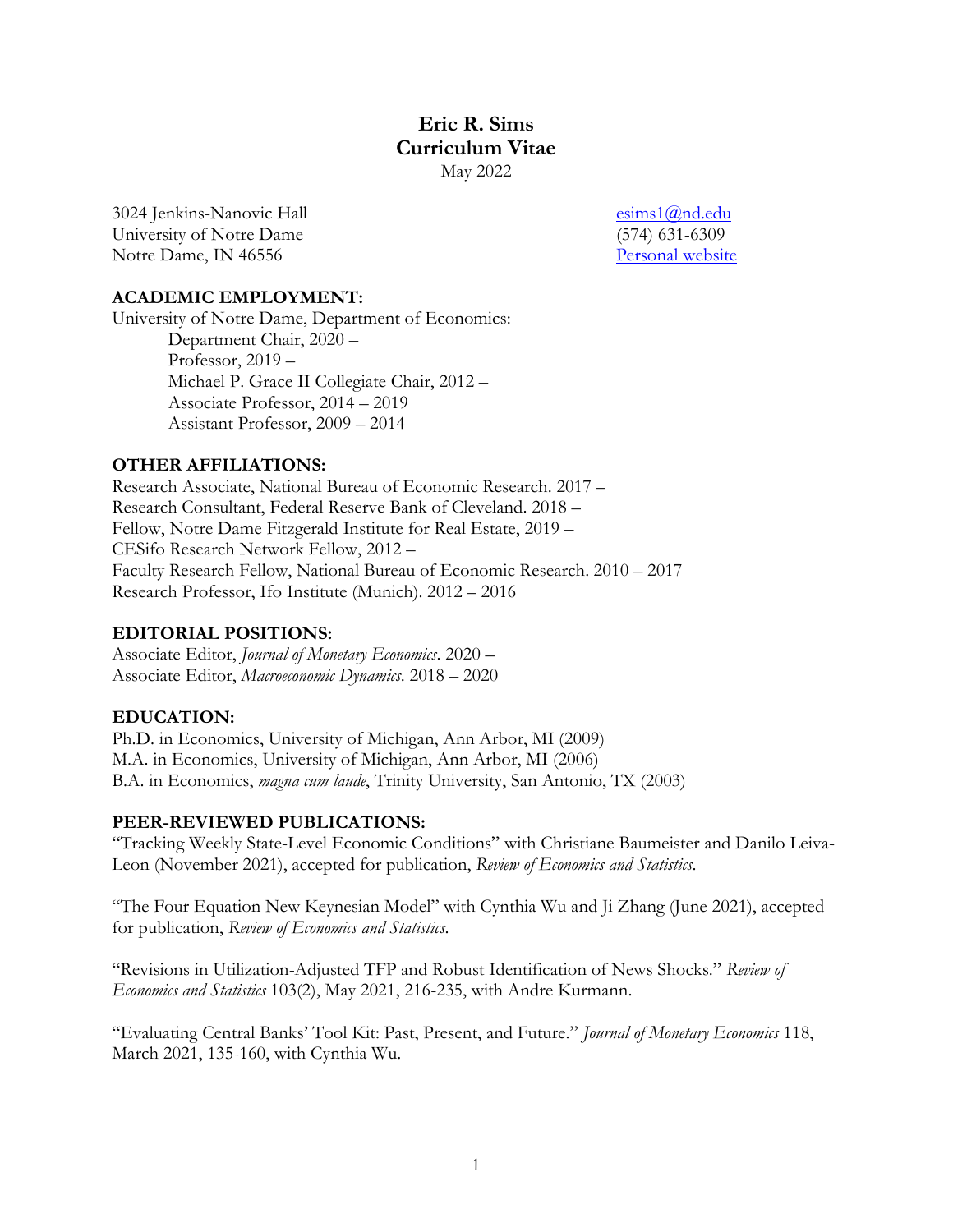"Are QE and Conventional Monetary Policy Substitutable?" *International Journal of Central Banking* 16(1), February 2020, 195-230, with Cynthia Wu.

"Without Looking Closer, it May Seem Cheap: Low Interest Rates and Government Borrowing." *Economics Letters* 180, July 2019, 28-32, with Julio Garin, Robert Lester, and Jonathan Wolff.

"Are Supply Shocks Contractionary at the ZLB? Evidence from Utilization-Adjusted TFP." *Review of Economics and Statistics* 101(1), March 2019, 160-175, with Julio Garin and Robert Lester.

"On the Welfare and Cyclical Implications of Moderate Trend Inflation." *Journal of Monetary Economics* 99, November 2018, 56-71, with Guido Ascari and Louis Phaneuf.

"The Output and Welfare Effects of Government Spending Shocks over the Business Cycle." *International Economic Review* 59(3), August 2018, 1403-1435, with Jonathan Wolff.

"The State-Dependent Effects of Tax Shocks." *European Economic Review* 107, August 2018, 57-85, with Jonathan Wolff.

"Inflation, Output, and Markup Dynamics with Forward-Looking Wage and Price Setters." *European Economic Review* 105, June 2018, 115-134, with Louis Phaneuf and Jean Gardy Victor.

"Raise Rates to Raise Inflation? Neo-Fisherianism in the New Keynesian Model." *Journal of Money, Credit and Banking* 50(1), February 2018, 243-259, with Julio Garin and Robert Lester.

"The Relative Importance of Aggregate and Sectoral Shocks and the Changing Nature of Economic Fluctuations." *American Economic Journal: Macroeconomics* 10(1), January 2018, 119-148, with Julio Garin and Michael Pries.

"State-Dependent Fiscal Multipliers: Calvo vs. Rotemberg." *Economics Letters* 159, October 2017, 190-194, with Jonathan Wolff.

"What's News in News? A Cautionary Note on Using a Variance Decomposition to Assess the Quantitative Importance of News Shocks." *Journal of Economic Dynamics and Control* 73, December 2016, 41-60.

"On the Desirability of Nominal GDP Targeting." *Journal of Economic Dynamics and Control* 69, August 2016, 21-44, with Julio Garin and Robert Lester.

"Inflation Expectations and Readiness to Spend at the Zero Lower Bound: Cross-Sectional Evidence." *American Economic Journal: Economic Policy* 7(1), February 2015, 1-35, with Rudi Bachmann and Tim Berg (lead article).

"Volatility and Welfare." *Journal of Economic Dynamics and Control* 38(1), January 2014, 17-36, with Robert Lester and Michael Pries.

"Uncertainty and Economic Activity: Evidence from Business Survey Data." *American Economic Journal: Macroeconomics* 5(2), April 2013, 217-249, with Rudi Bachmann and Steffen Elstner.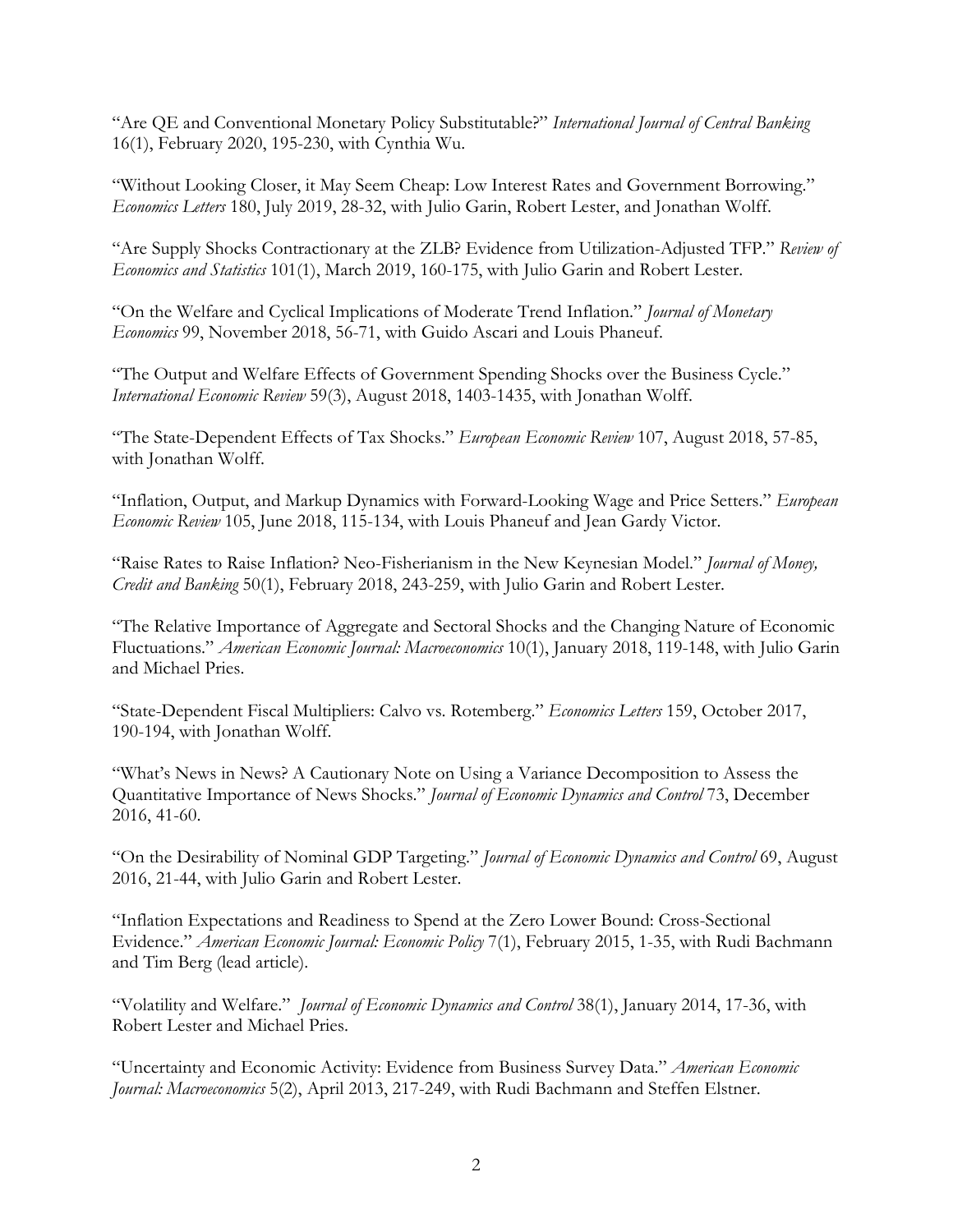"News, Non-Invertibility, and Structural VARs." *Advances in Econometrics* 28, 2012, 81-136.

"Taylor Rules and Technology Shocks." *Economics Letters* 116(1), July 2012, 92-95.

"Information, Animal Spirits, and the Meaning of Innovations in Consumer Confidence." *American Economic Review* 102(4), June 2012, 1343-1377, with Robert Barsky.

"Confidence and the Transmission of Government Spending Shocks." *Journal of Monetary Economics*  59(3), April 2012, 235-249, with Rudi Bachmann.

"News Shocks and Business Cycles." *Journal of Monetary Economics* 58(3), April 2011, 273-289, with Robert Barsky.

### **WORKING PAPERS:**

"Identifying Monetary Policy Shocks Using the Central Bank's Information Set" with Ruediger Bachmman and Isabel Goedl-Hanisch (November 2021), revise-and-resubmit, *Journal of Economic Dynamics and Control*.

"Wall Street QE vs. Main Street Lending" with Cynthia Wu (July 2021), submitted.

"Bury the Gold Standard? A Quantitative Exploration" with Anthony Diercks and Jonathan Rawls (November 2021), revise-and-resubmit, *Review of Economics and Statistics*.

"Can New Keynesian Models Survive the Barro-King Curse?" with Guido Ascari and Louis Phaneuf (March 2019), revise-and-resubmit, *Canadian Journal of Economics*.

"Growth or the Gap? What Measure of Economic Activity Should Be Targeted in Interest Rate Rules?" (November 2013).

### **RESTING PAPERS:**

"Differences in Quarterly Utilization-Adjusted TFP by Vintage, with an Application to News Shocks" (May 2016). Paper subsumed by "Revisions in Utilization Adjusted TFP and Robust Identification of News Shocks" (November 2019).

"Reallocation and the Changing Nature of Economic Fluctuations" with Julio Garin and Mike Pries (June 2013). Replaced by "The Relative Importance of Aggregate and Sectoral Shocks and the Changing Nature of Economic Fluctuations" (January 2018).

"Permanent and Transitory Technology Shocks and the Behavior of Hours: a Challenge for DSGE Models" (August 2011).

"Gasoline Prices and Automobile Demand: A Structural Analysis Using Micro Data" with Lutz Kilian (April 2006).

## **OTHER PUBLICATIONS:**

"Credit Market Frictions, Business Cycles, and Monetary Policy: The Research Contributions of Charles Carlstrom and Timothy Fuerst." *Federal Reserve Bank of Cleveland Economic Commentary* 2020- 07, March 2020, with Todd Clark and Matthias Paustian.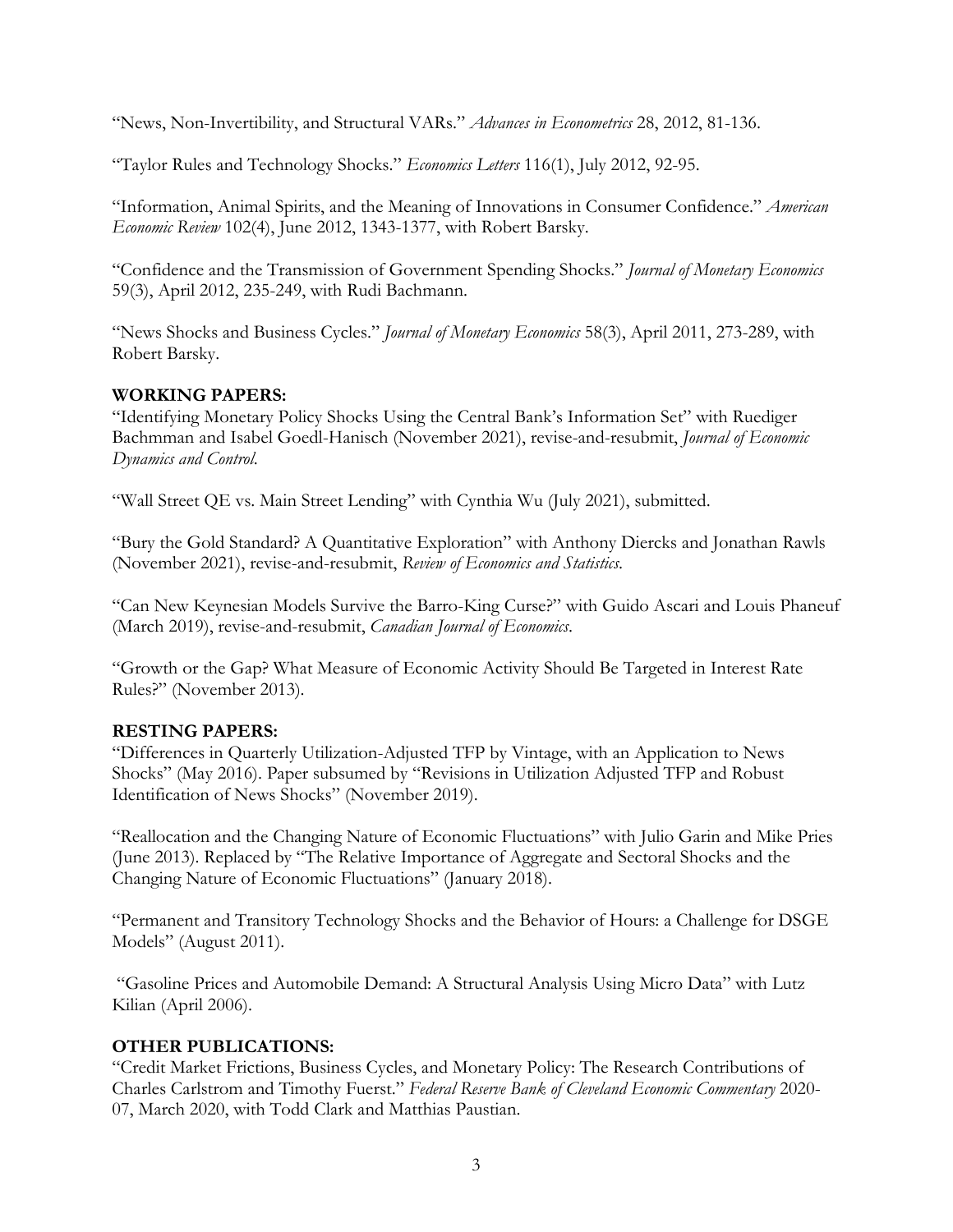"Federal Reserve Policy in a World of Low Interest Rates." *Cato Journal* 40(2), Spring/Summer 2020, 343-360, with Jing Cynthia Wu.

## **COURSES TAUGHT:**

Intermediate Macroeconomics (undergraduate) Monetary Theory and Policy (undergraduate) Financial Crises (undergraduate) Graduate Macroeconomic Theory II (graduate) Advanced Macroeconomics: Financial Frictions and Unconventional Monetary Policy (graduate) Research and Writing Workshop (graduate)

### **TEXTBOOK:**

*Intermediate Macroeconomics* with Julio Garin and Robert Lester (third draft available [online\)](https://www3.nd.edu/%7Eesims1/gls_int_macro.pdf)

## **FELLOWSHIPS, GRANTS, AWARDS, AND HONORS:**

National Science Foundation grant 1949107, "The New Normal: Macroeconomic Stabilization Policy Post-Great Recession," with Jing Cynthia Wu and Drew Creal (\$297,999). 2020-2023. Henkels Large Lecture Grant, Institute for Scholarship in the Liberal Arts, \$10,000. 2017.

- Dept. of Economics teaching award for highest evaluations in intermediate level class, Fall 2014, Fall 2015, Fall 2016, Spring 2018.
- Dept. of Economics teaching award for highest evaluations in upper division undergraduate elective, Fall 2017.

Dept. of Economics teaching award for highest evaluations in graduate level class, Spring 2015. Excellence in Refereeing Award, *American Economic Review*. 2012, 2015, 2016, 2017. Rev. Edmund P. Joyce, C.S.C., Award for Excellence in Undergraduate Teaching. 2015. Teaching Beyond the Classroom Grant, Notre Dame College of Arts and Letters, \$600. 2013. Henkels Small Lecture Grant, Institute for Scholarship in the Liberal Arts, \$5000. 2012. Outstanding referee award, *Journal of Economic Dynamics and Control*. 2011. Duke Young Economists Jamboree. Fall 2010. Rackham Pre-Doctoral Fellowship. University of Michigan, 2008-2009. Outstanding Graduate Student Instructor Award. University of Michigan, March 2008. Voted Best Graduate Student Instructor in a Graduate Class. University of Michigan, April 2006. Walter Adams Prize for Excellence in Economics. Trinity University, 2003. *Phi Beta Kappa*. Trinity University, 2003.

## **CONFERENCE PRESENTATIONS:**

2021: 69<sup>th</sup> Annual Economic Outlook Conference, Research Seminar in Quantitative Economics (RSQE), University of Michigan; AEA/ASSA Annual Meeting (virtual)

2019: Central Bank of Uruguay Annual Conference on Economics (keynote address); Cato's  $37<sup>th</sup>$ Annual Monetary Conference, Washington, D.C.

2013: Texas Monetary Conference, College Station, TX

2012: Midwest Macro Meetings, Notre Dame, IN; SEEK Conference: "News, Sentiment, and Confidence in Fluctuations," Mannheim, Germany

2011: CESifo Conference on Macroeconomics and Survey Data, Munich, Germany; NBER Monetary Economics Research Meeting, Cambridge, MA; NBER Economic Fluctuations Research Meeting, Chicago, IL; NBER Summer Institute, Macro Perspectives, Cambridge, MA; AEA/ASSA Annual Meeting, Denver, CO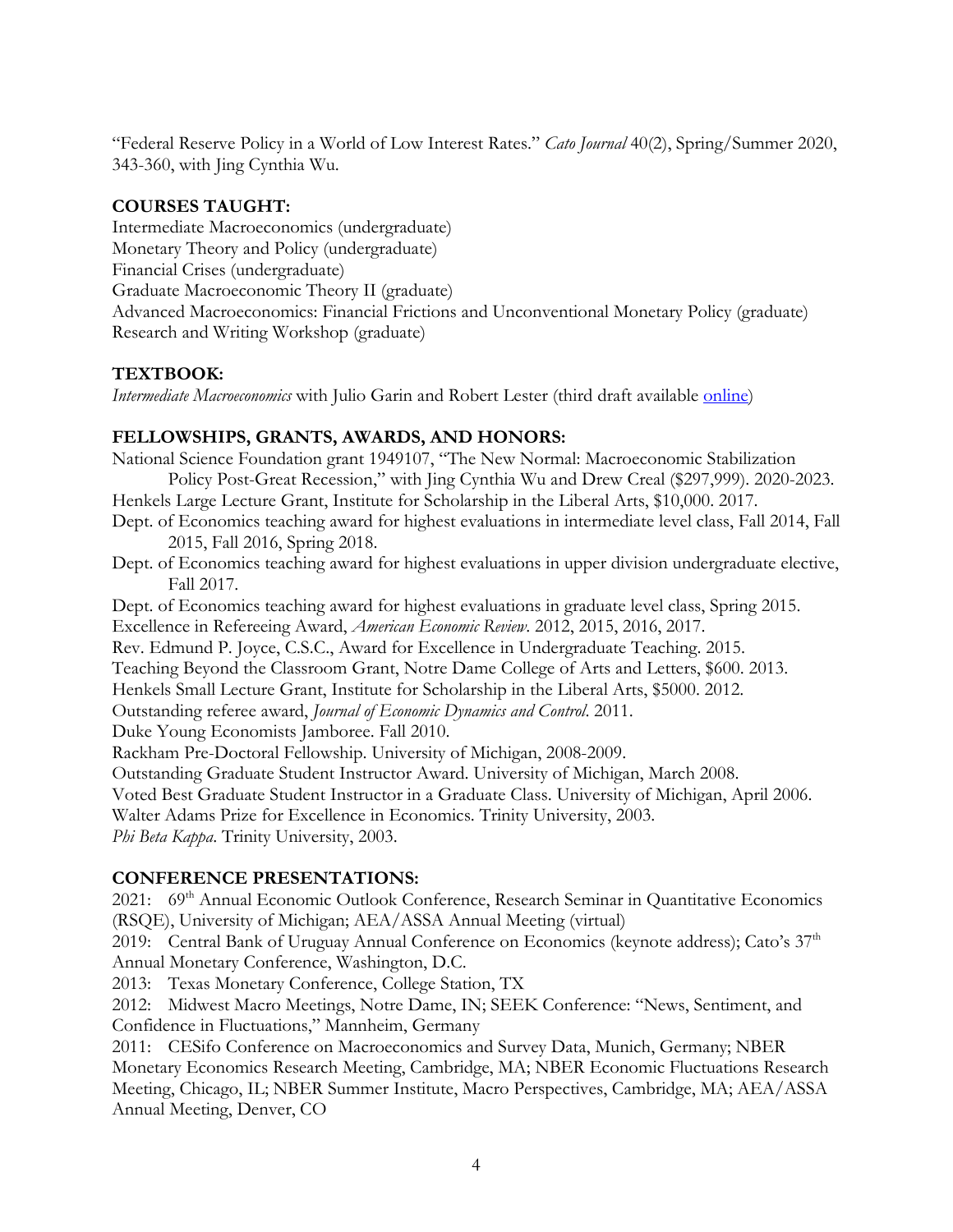2010: Duke University Young Macroeconomists Jamboree, Durham, NC; NBER Summer Institute, Monetary Economics, Cambridge, MA; Society for Economic Dynamics Meetings. Montreal, Canada

- 2009: Cowles Summer Conference (Macroeconomics), New Haven, CT
- 2008: NBER Economic Fluctuations Research Meeting, Chicago, IL
- 2006: NBER Summer Institute, Monetary Economics, Cambridge, MA

#### **INVITED SEMINARS (including scheduled):**

- 2022: Marquette University, Indiana University
- 2021: Rutgers University, University of Padova (Italy)
- 2020: Purdue University, Toulouse School of Economics, West Virginia University
- 2019: Dallas Fed, University of Wisconsin, Texas A&M University, Boston Fed
- 2018: University of Michigan

2017: Michigan State University, Carleton University, University of Maryland, Cleveland Fed, Vanderbilt University

2016: Duke University

- 2015: University of Mississippi
- 2014: Purdue University, University of Mannheim
- 2013: University of Texas, University of Quebec at Montreal, North Carolina State University
- 2012: University of Texas, New York Fed, Boston Fed, Indiana University

2011: Western Michigan University, University of California at Berkeley, University of California at

Irvine, Stanford University, DePaul University, Cornell University

2010: Minneapolis Fed, Northwestern University, Columbia University, Texas A&M University, University of Houston, University of Rochester

2009: University of Chicago, University of Chicago Booth School of Business, University of Georgia, Princeton University, University of Virginia, University of Notre Dame, University of California at Berkeley

2008: Kansas City Fed

### **INVITED DISCUSSIONS:**

2019: Inflation Drivers and Dynamics Conference, Federal Reserve Bank of Cleveland

2018: American Economic Association Meetings, Philadelphia, PA

2017: Cowles Summer Conference (Macroeconomics), New Haven, CT

2016: NBER Monetary Economics program meeting, New York, NY

2015: American Economic Association Meetings, Boston, MA; *Handbook of Macroeconomics* prepublication conference, Chicago, IL

2014: St. Louis Fed Fall Conference

2012: "Labor Markets and the Business Cycle in the Aftermath of the Great Recession," Federal Reserve Bank of Minneapolis, Minneapolis, MN

2009: NBER Economic Fluctuations Meeting. Cambridge, MA

### **CONFERENCE ORGANIZATION:**

"Credit Market Frictions, Business Cycles, and Monetary Policy: A Research Conference in Honor of Charles Carlstrom and Timothy Fuerst" (with Todd Clark, David Altig, and Matthias Paustian). Notre Dame, IN, October 2018.

NBER Fall 2016 Monetary Economics program meeting (with Ricardo Caballero). Cambridge, MA IFO Institute Conference on Macroeconomics and Survey Data (with Ruediger Bachmann).

Munich, Germany. December 2012 – 2016.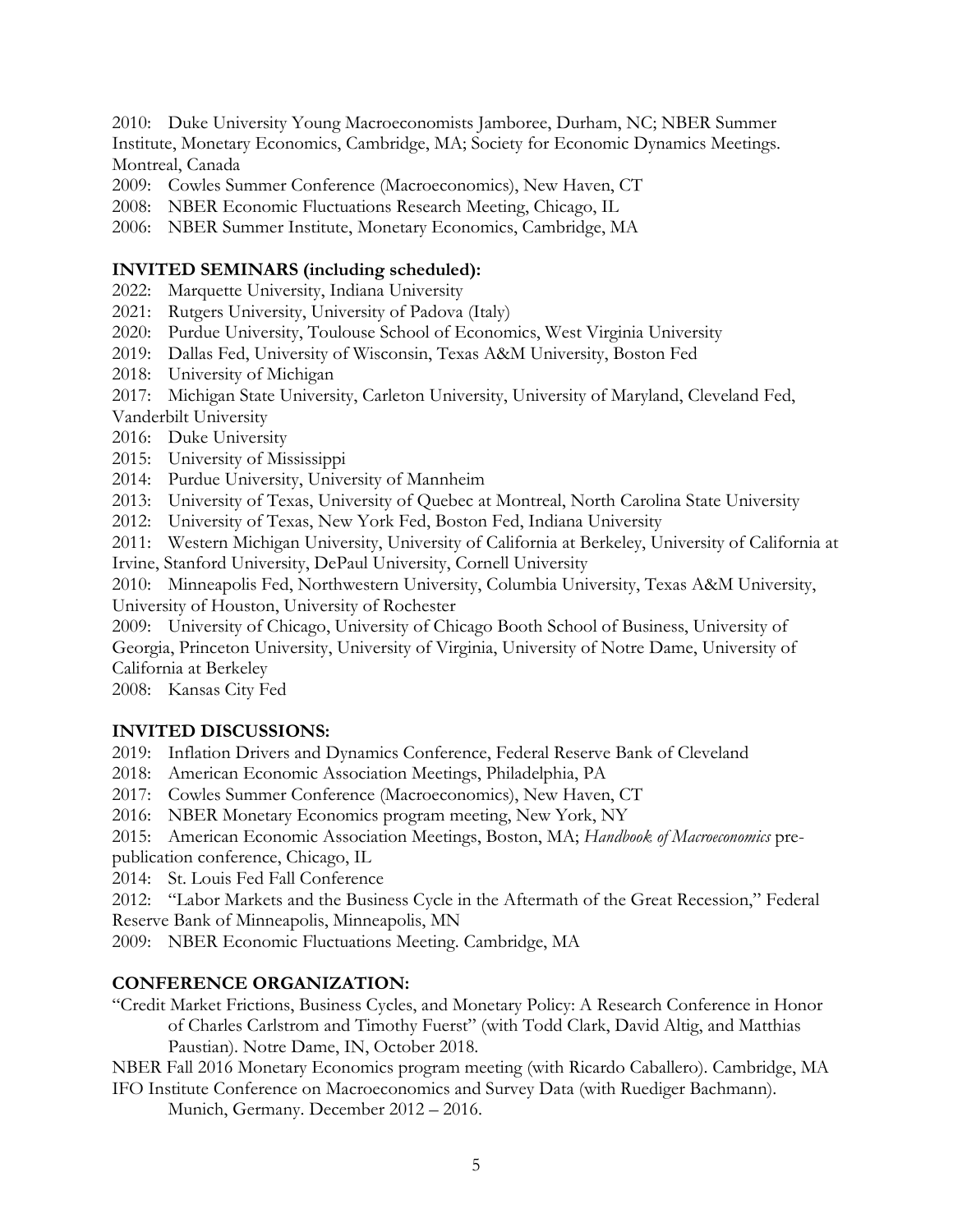Midwest Macroeconomics Annual Meeting, Program Committee, Summer 2012.

#### **UNDERGRADUATE THESES SUPERVISED:**

Michael McElroy (2021-2022) Sarah Tarhan (2021-2022) Declan Hotter (2020-2021) Nicholas Gabriele (2018-2019) Bennett Greffenstette (2018-2019) Yuchen Zou (2017-2018) – second prize Bernoulli Award Connor Devine (2017-2018) Matthew Grazzini (2016-2017) Christopher Massoud (2011-2012) Maureen Vigland (2011-2012) Elizabeth Koerbel (2010-2011) – first prize Bernoulli Award William Clark (2010-2011, Federal Reserve Bank of Kansas City) David Landry (2009-2010)

### **GRADUATE STUDENT SUPERVISION (first placement in parentheses):**

Zhiyi Wei (May 2022, on market in 2022-2023), committee chair Isabel Goedl-Hanisch (May 2021, LMU Munich), committee chair Shilpi Kumar (May 2020, College of St. Benedict and St. John's University), committee chair Wei Qian (May 2020, Shanghai University of Finance and Economics), committee member Carlos Rondon Moreno (May 2019, Central Bank of Chile), committee chair Trung Ly (May 2019, University of West Georgia), committee member Ron Mau, (May 2018, University of Mississippi), committee chair Dasha Safanova (May 2017, Securities and Exchange Commission), committee chair Robert Lester (May 2015, Colby College), committee member Kimberly Berg (May 2014, Bank of Canada), committee member Jonathan Wolff (May 2014, Miami University of Ohio), committee co-chair Sebastian Roelands (May 2013, Bowling Green State University), committee member Regan Deonanan (2012, University of the West Indies), committee member Julio Garin (2012, University of Georgia), committee member Dhiraj Pant (2012, Independent Project Analysis), committee member

### **POPULAR MEDIA APPEARANCES AND WRITINGS:**

Op-ed: "The Dangers of Negative Interest Rates" CNBC, February 10, 2016 Op-ed: "Fed Rate Boost Shows Confidence" *Orlando Sentinel*, December 22, 2015 Relevant Radio, "Morning Air" various stories, 2011-2012 WSBT Morning Radio, story on the "Super Committee" failure, November 2011 WBND ABC 57 (South Bend affiliate), 6:00 news story on stock market selloff, August 2011 WSJV Fox 28 (South Bend affiliate), 10:00 news story on debt ceiling, August 2011 "Lucy Ann Lance Business Insider", 1290 WLBY AM Radio, Ann Arbor, MI, August 2010 WNIT (South Bend/Elkhart PBS television) "Ask An Expert", January 2010

### **PROFESSIONAL ACTIVITIES:**

Journal Referee: *American Economic Review; Econometrica; Quarterly Journal of Economics; Journal of Political Economy; Review of Economic Studies; Review of Economics and Statistics; American Economic Review: Insights; Journal of Monetary Economics; American Economic Journal: Macroeconomics; American Economic Journal:*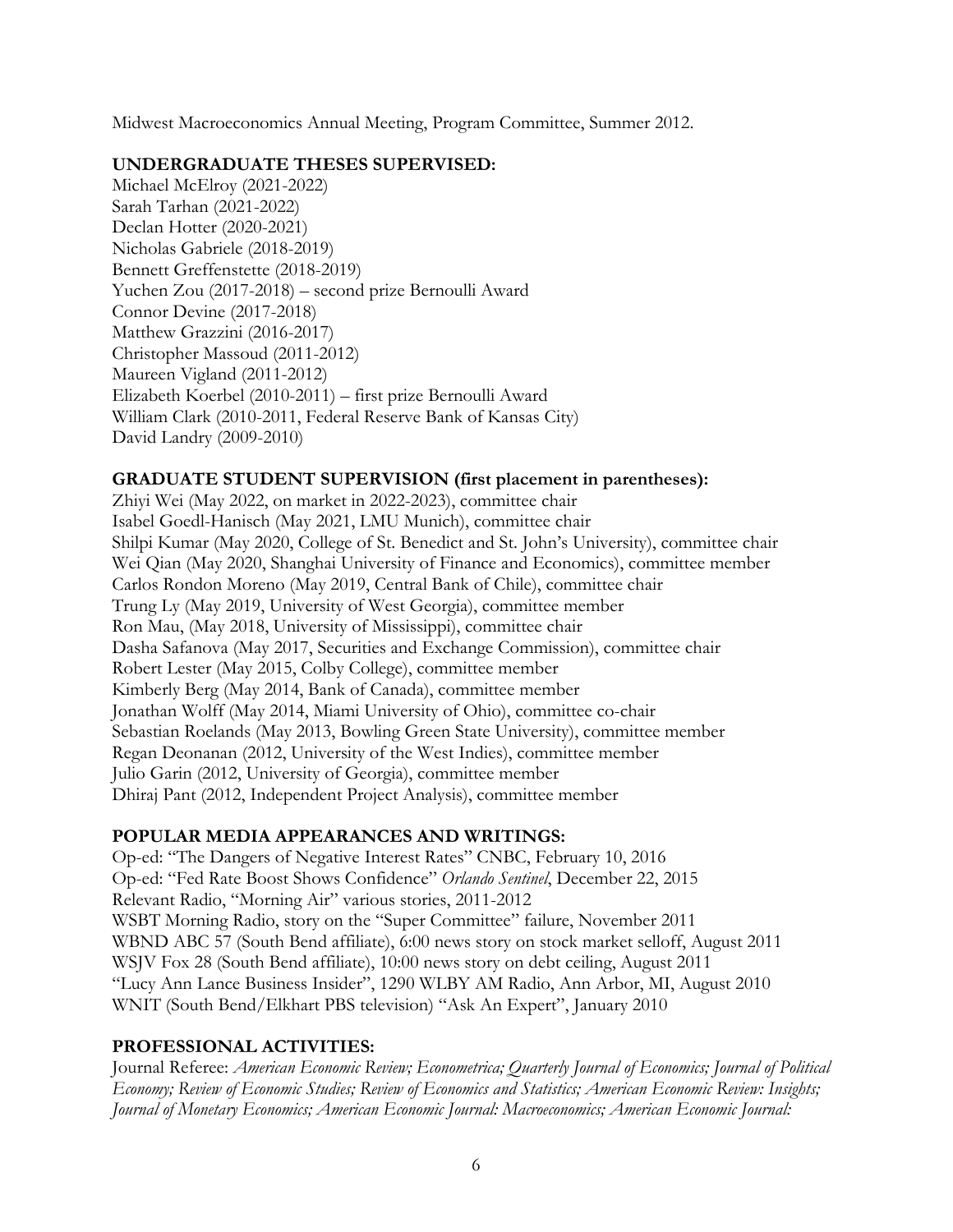*Economy Policy; Economic Journal; B.E. Journals in Macroeconomics; Economics Letters; Energy Economics; Journal of Money, Credit, and Banking; Macroeconomic Dynamics; International Economic Review; Journal of Human Resources; European Economic Review; Journal of Economic Dynamics and Control; Quantitative Economics; Journal of Applied Econometrics; Journal of International Economics; Economic Inquiry*; *International Journal of Economic Theory; Journal of the European Economic Association; IMF Economic Review; Journal of Macroeconomics; Review of Economic Dynamics; International Review of Economics and Finance; Journal of Economic Behavior and Organization; Canadian Journal of Economics; Journal of Applied Economics; Australian Economic Papers; Studies in Nonlinear Dynamics and Econometrics; Journal of Behavioral and Experimental Economics; Oxford Economic Papers; International Journal of Central Banking; Journal of Business and Economic Statistics; Banco de Espana working paper series; Bundesbank discussion paper series; Energy Journal; Journal of Financial and Quantitative Analysis*

Textbook Reviewer: *MIT Press*

Grant Agency Reviewer: National Science Foundation Advisory panel, Catholic Research Economists Discussion Organization (CREDO)

### **SERVICE:**

Member, Academic Council, University of Notre Dame, Fall 2021 Member, Department Chair Advisory Group, University of Notre Dame, 2020 – Member, College Council, College of Arts and Letters, University of Notre Dame, 2020 – Panelist, "What's Next? The Path to a PhD." Federal Reserve System RA Conference. Cleveland, OH, July 2019, June 2020, June 2021 Member, Search Committee for Dean of Mendoza College of Business, 2018 – 2019 Member, Trademark Licensing and Human Rights Standing Committee, 2018 – Chair of Strategic Partnerships Subcommittee Building Bridges mentor, 2018 – Faculty Senate, University of Notre Dame, 2017 – 2020 Notre Dame Institute for Real Estate, Faculty Committee, 2017 – Core Curriculum Learning Goals Drafting Committee, University of Notre Dame, 2017 Presentation to Economics Club, Dept. of Economics, 2017 Panelist, Admitted Students and Parents Day, University of Notre Dame, 2017 Graduate Studies Committee, Dept. of Economics, 2016 – Joyce Award Selection Committee, University of Notre Dame, 2016 Co-coordinator, Dept. of Economics Faculty Recruiting Committee, 2014 – 2016 Panelist, Cavanaugh Council Global Economic Forum, Notre Dame, IN 2015 Member, Keough School of Global Affairs Faculty Recruiting Committee, 2014 – 2015 Panelist, "The Economy Now: A Roundtable of Notre Dame Economists" Chicago, IL, October 2012 Panelist, "Economics and the Election," Notre Dame Center for Ethics and Culture, October 2012 Keynote speaker, Theology on Tap, Diocese of Fort Wayne-South Bend: "Economics and Public Policy: a Primer for Catholics." August 2012. Speaker, HolyVotes Debate on Catholics and US Politics. April 2012 Keynote speaker, Rodzinka Dinner. Spring 2012 Undergraduate studies committee, Dept. of Economics. 2010-2012 Faculty adviser, *The Irish Rover*, 2012 – 2019 Holy Cross Heritage Task Force. Spring 2012 Multiple interviews with campus newspapers, *The Observer* and *The Irish Rover* Panelist, Edith Stein Conference. Fall 2011